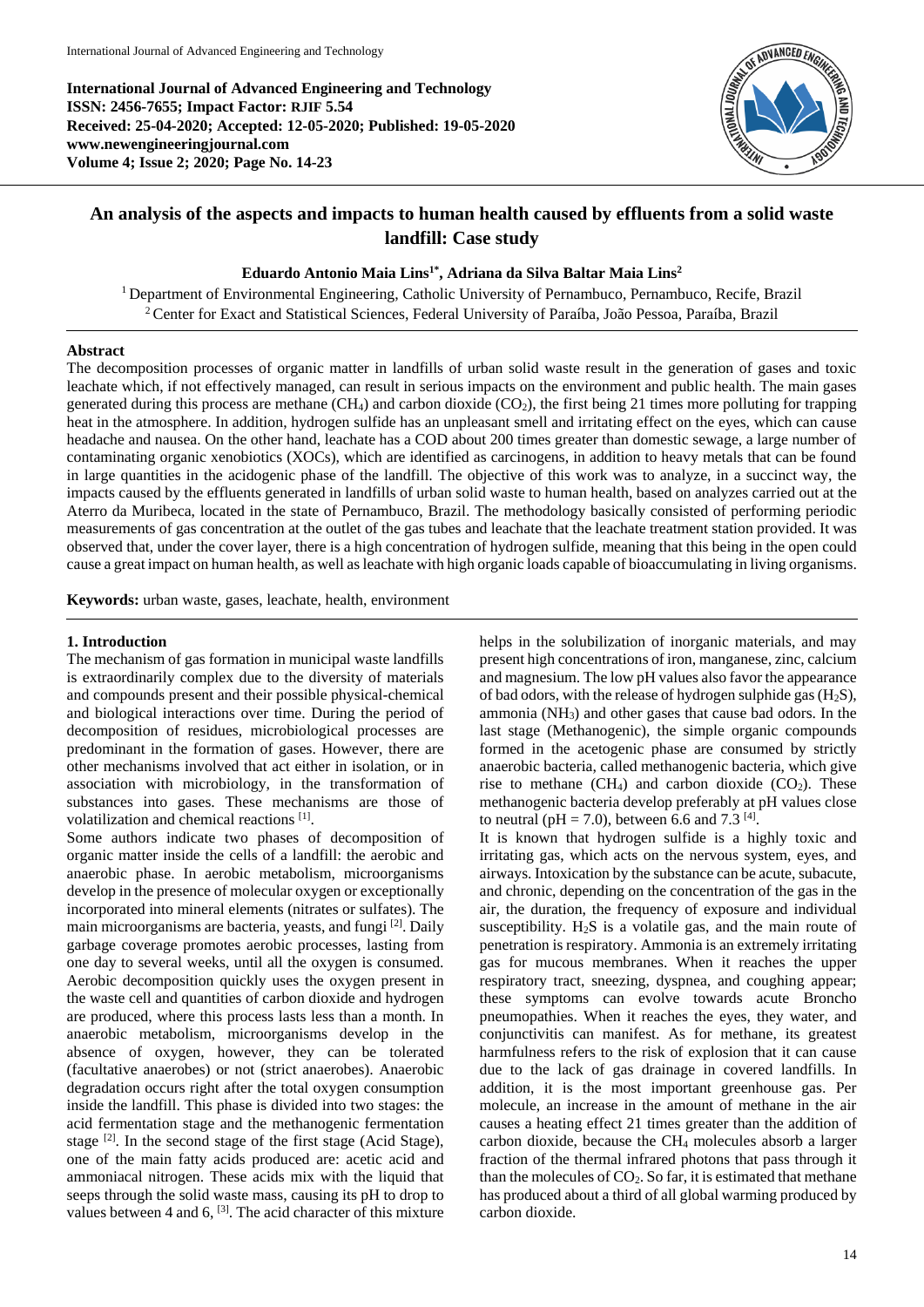In turn, the polluting potential of leachate is recognized as a serious environmental and geotechnical problem, being pointed out as one of the main disadvantages of landfills as a way of final disposal of the waste. This potential impact depends basically on the characteristics of the deposited waste, on the leachate composition, on the soil's attenuation capacity and on disposal techniques and procedures [5].

The leachate has a COD about 200 times greater than domestic sewage. Studies carried out by the EPA (Environmental Protection Agency), in the United States of America<sup>[6]</sup>, indicated that the leachate concentration exceeds that typical of domestic sewage 700 times in relation to manganese, 500 in iron, 50 in DBO<sub>5</sub>, 13 in chloride and 6 in total nitrogen. In addition, leachate contains many contaminating organic xenobiotics (XOCs), most of which have high toxicity, and are identified as carcinogens for humans<sup>[7]</sup>.

The leachate has a high load of organic and inorganic pollutants and, when in contact with the soil and water (superficial and underground), it can intensively modify the physical, chemical, and biological characteristics of the environment [6]. state that "no effort is exaggerated when it is desired to avoid contamination of the water table, since the time required for the self-cleaning of an aquifer can take tens of years and the artificial removal of pollutants from a table is still economically unfeasible".

[8] developed toxicity tests on leachate samples collected in various landfills in France using microalgae, rotifers, crustaceans, protozoa, and luminescent bacteria, which are species belonging to the three trophic levels of the food chain (producers, consumers, and decomposers). Regarding the levels of toxicity, the results of the tests revealed that the leachate resulting from domestic waste is more toxic than that resulting from exclusively industrial waste. Understanding the chemical and biological mobility, the persistence, the toxicological and ecological significance of the compounds present, as well as the possible effects on organisms, populations and the community exposed to such substances, is of vital importance in the assessment of the polluting potential of leachate<sup>[5]</sup>. Soil contamination in the landfill area occurs whenever basic waterproofing techniques are not used. Heavy metals and organic compounds that are difficult to biodegrade can accumulate in the soil. The high concentrations of sodium and chloride ions in the leachate can cause a breakdown of the colloidal clay particles used at the base of the landfills, increasing the amount of voids and soil permeability, facilitating leachate percolation and the consequent contamination of groundwater and or surface  $9.10$ the leachate in contact with the soil promotes the increase of organic matter and elemental nutrients, also increases the concentration of heavy metals, and sometimes generates a drastic change in pH, modifying the entire composition and properties of the soil.  $^{11}$  stated that the leachate still increases the phosphorus solubility, forming phosphomimic complexes

and sesquioxide particles that cause the reduction of the phosphorus fixation capacity by the soil.

Given this context, this work aimed to analyze, in a succinct way, the impacts caused by the liquid and gaseous effluents emitted and possible damage to human health, based on analyzes carried out at the Aterro da Muribeca for a period of one year.

# **2. Materials and methods**

#### **2.1. Study Area**

The Aterro da Muribeca has operated as an open-air garbage dump since 1985. In 1994, a physical diagnosis was carried out in the area, with the purpose of recognizing the geology, hydrogeology, geotechnics, morphology, water resources and meteorology of the entire area. of the landfill, through these studies the knowledge and characterization of the subsoil, of the superficial and underground water sheets and of the rock failures were allowed  $[2]$ . With the completion of the diagnosis, the waste treatment and environmental recovery process was started that same year, with a view to increasing the useful life of the disposal area and transforming the landfill into a controlled landfill, where nine cells lined with a waterproofing soil layer where the waste was deposited and compacted. The cells have average width and length dimensions of, respectively, 200 x 200 m, with height ranging from approximately 20 to 40  $\text{m}$  [2].

The Aterro da Muribeca was the largest landfill in operation in the Metropolitan Region of Recife in the State of Pernambuco, Brazil, between 1985 and mid-2009.

At this time, it received an average of about 3,000 tons/day of waste from the municipalities of Recife and Jaboatão dos Guararapes. In November 2001, the landfill management agreement was signed between the municipalities of Recife and Jaboatão dos Guararapes and the state government, through shared management, with the aim of transforming the controlled landfill into a sanitary landfill, through specific actions, with the construction and operation of the Muribeca leachate containment and treatment station, thus complying with the current Environmental Legislation, the technical control standards of the State Environment Agency - CPRH. Muribeca's operational activities came to an end in mid-2009 (Figure 1).

Where the entire remaining area continues with mitigating actions aimed at the remediation of environmental liabilities in accordance with the Muribeca-PE Landfill Closure Project, prepared by the Federal University of Pernambuco (UFPE), through the Solid Waste Group, with approval by the State Environment Agency (CPRH) according to the Environmental Authorization under nº 04.10.00874-1 dated in January 2010.

Currently, the activities carried out in the Aterro da Muribeca corresponds to the activities of environmental and geotechnical monitoring, maintenance and construction works for the closure of the landfill.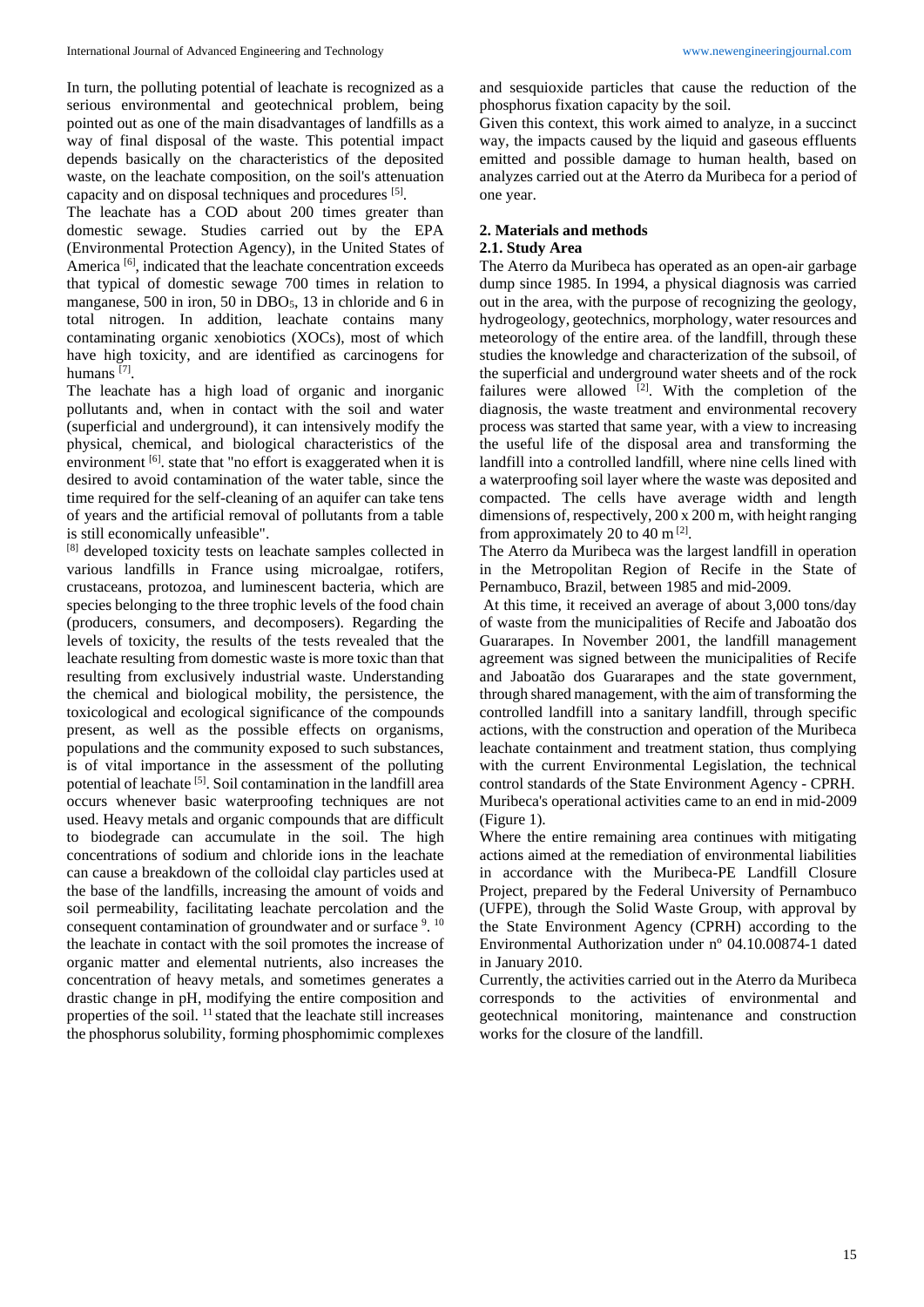

**Fig 1:** Place of study: Aterro da Muribeca, Pernambuco, Brazil. Source: Google Earth.

## **2.2. Methodology**

#### **2.2.1. Monitoring of Biogas**

At first, the monitoring methodology basically consisted of performing periodic measurements of the concentration of methane  $(CH_4)$  and oxygen  $(O_2)$  gases, only in the gas drainage system. Over time, it was found that the analysis of biogas monitoring would be more complete with the realization correlated with the second main component, carbon dioxide  $(CO_2)$ . With the incorporation of  $CO_2$ , the monitoring was also extended to the inspection tubes that, in conjunction with the main drainage, performed the subsurface monitoring of the gases at 16 investigation points in each cell. Surface monitoring consists of determining the behavior of gases in the cell's covering system. This determination was obtained with the development of a flow plate, whose main objective was to estimate the release of gases into the atmosphere by the cover layer. This flow plate is a closed and isolated chamber that serves to trap gases escaping from the soil of the final layer of the cell. In this way, the process of reading gas concentrations over time can be successful. Another prominent parameter in this surface monitoring was the assessment of methane retention in the cover layer determined by the difference in gas concentration before passing through the cover (auxiliary test tube) and after its passage (flow plate).

The methodology that is currently being used to monitor the gases generated at the Aterro da Muribeca involves the traditional study of the concentrations of  $CH_4$ ,  $CO_2$  and  $O_2$ gases on the cell's surface and sub-surface, as well as in-depth monitoring of the gases. This monitoring is carried out in the borehole of the SPT test, measuring the gas concentrations simultaneously with the drilling  $[1]$ . Although of great value for the understanding of the organic matter degradation processes along the depth, this monitoring is only financially justified when SPT tests are necessary to determine other parameters. It is also important to note that during the performance of this monitoring, there is no reverse pressure gradient towards the entry of air into the garbage mass because, if this happens, the corresponding readings will not be satisfactory. Therefore, special care must be taken to make these readings reliable. One way to minimize this problem is to assess the local atmospheric pressures during the test.

#### **2.2.1. Leachate Monitoring**

The sample collection technique was based on  $12$  and consists of an apparently simple task. It is necessary to obtain a representative and stabilized sample of the sampled effluent and local conditions that may interfere both in the data interpretations and in the laboratory determinations themselves.

Some precautions were taken during the collection of samples of the effluent at the entrance of the Leachate Treatment System:

- The samples collected should not have large particles, or debris, or leaves.
- Samples were collected in a flask against the current.
- About 5 liters of leachate were sampled in each sampling campaign, packed in plastic barrels previously sterilized for physical-chemical analysis.
- For microbiological tests, approximately 200 milliliters were sampled in glass containers, previously sterilized. After sampling, the vials were placed in an ice bath at a temperature of approximately 4ºC.
- The periodicity of the sample depended on the type of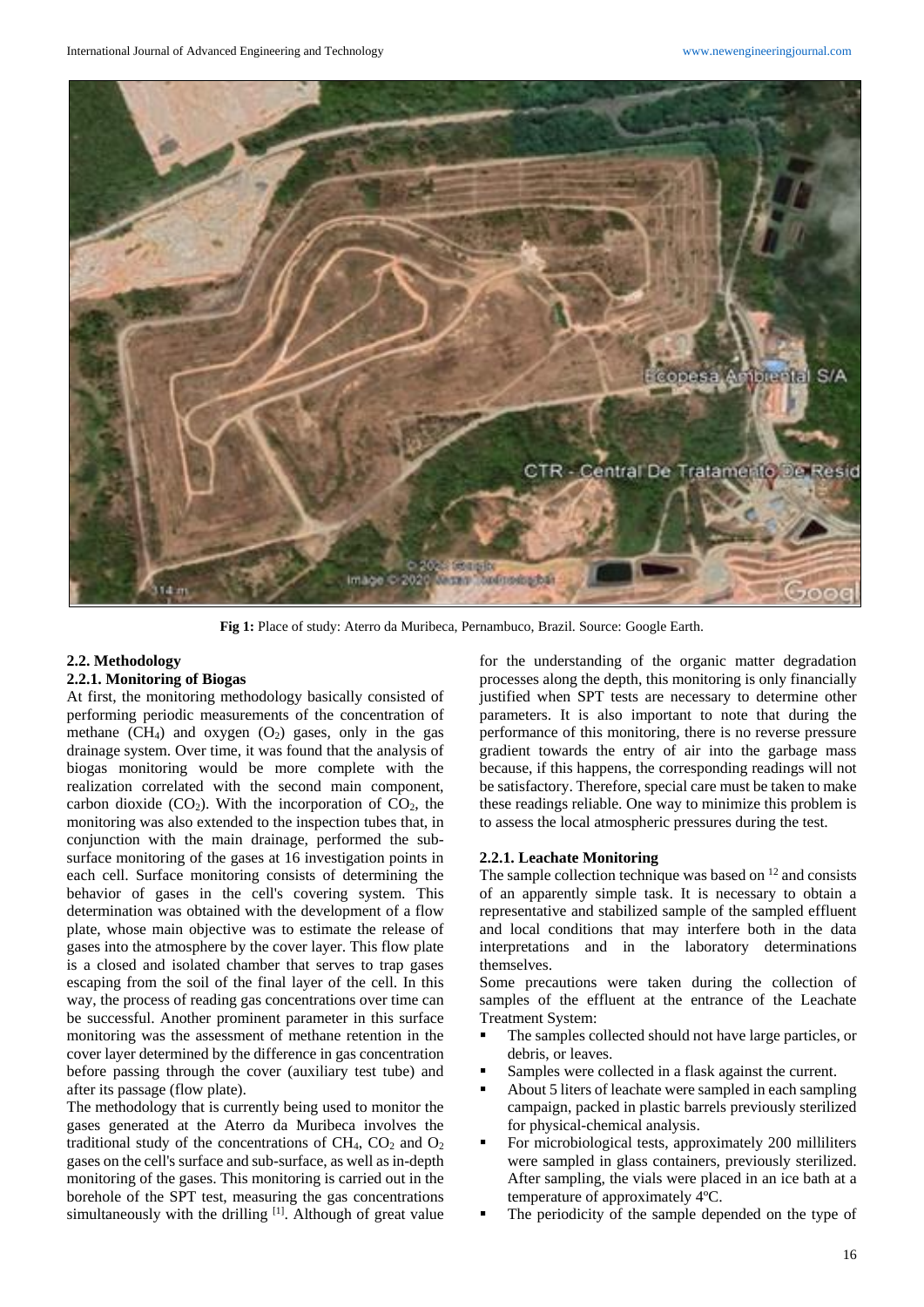sampling performed.

Sampling is of fundamental importance in monitoring, not only constituting the collection of samples to be analyzed but involving the planning of sampling activities from the field to the laboratory.

For this research, the composite sampling was performed, formed by small and different rates collected over time. This type of sampling was carried out in this research to characterize the leachate in different months of the year. It is noteworthy that for each day of sampling, ten aliquots of 500 ml of leachate were collected in the interval of one hour, between 8 and 17 hours, forming, at the end of the day, a homogeneous sample of 5 liters. The samples were collected at the entrance of the Decantation Lagoon of the Leachate Treatment Station at the Aterro da Muribeca-PE, where all the leachate from the landfill is concentrated, as shown in Figure 2.

Due to the great variability of the leachate composition, the collected samples were previously analyzed with a view to their physical-chemical characterization. The following parameters were selected to characterize leachate: COD, BOD, pH, conductivity, color, turbidity, alkalinity, series of solids, ammonia nitrogen and heavy metals (Iron, Manganese, Zinc, Chrome, Copper, Lead and Nickel). The methodology adopted for physical-chemical analysis of the

leachate was based on the procedures established by the Standard Methods for the Examination of Water and Wastewater [13]. Table 1 briefly presents the physicalchemical parameters analyzed for this research. All tests were performed at the Environmental Geotechnics Laboratory of the Solid Waste Group (GRS), except for heavy metal analyzes that were carried out at the Environmental and Quality Engineering Laboratory (LEAQ).



**Fig 2:** Leachate collection site, Aterro da Muribeca, Pernambuco, Brazil. Source: The authors.

| <b>Parameters</b>                              | <b>Method Analytical</b>                                  | Reference (standard)                |  |  |
|------------------------------------------------|-----------------------------------------------------------|-------------------------------------|--|--|
| $DQO$ (mg $O2/L$ )                             | Titration (Digestão com $K_2Cr_2O_7$ )                    | SMEWW* 5220 C                       |  |  |
| $DBO5$ (mg $O2/L$ )                            | Manometric                                                | Adapted from SMEWW 5210             |  |  |
| рH                                             | Potentiometric                                            | SMEWW 4500 B                        |  |  |
| Color(Hz)                                      | Photocolorimetric                                         | <b>SMEWW 2120 C</b>                 |  |  |
| Turbidity (NTU)                                | Nephelometric                                             | <b>SMEWW 2130 B</b>                 |  |  |
| Conductivity $(mS/cm)$                         | Condutância elétrica                                      | <b>SMEWW 2510 B</b>                 |  |  |
| Ammoniacal Nitrogen (mg/L)                     | Electrometric (Ion Selective Electrode - Orion Model 720) | <b>SMEWW 4500 - NH<sub>3</sub>D</b> |  |  |
| Total Phosphorus (mg/L)                        | Photocolorimetric                                         | Spectroquant 14848 - MERCK          |  |  |
| Sulfate $(mg/L)$                               | Photocolorimetric                                         | Spectroquant 14791 - MERCK          |  |  |
| Sulphide $(mg/L)$                              | Photocolorimetric                                         | Spectroquant 14779 - MERCK          |  |  |
| Chlorides $(mg/L)$                             | Photocolorimetric                                         | Spectroquant 14897 - MERCK          |  |  |
| Metals (Fe, Mn, Zn, Cr, Pb, Cd, Cu, Ni) (mg/L) | <b>Atomic Absorption Spectrophotometry</b>                | Adapted from SMEWW                  |  |  |

#### **3. Results and Discussion**

#### **3.1 Characterization of Biogas and its impacts**

 $[1]$  Made the assessment of CH<sub>4</sub> through the relationship between the concentration of CH<sup>4</sup> inside the plate (C) and the average concentration of the gas under the cover (Co), that is, through the C/Co ratio. Considering that the final concentration of gases inside the plate is the maximum that percolates through the roof, this relationship can be used as an indication of CH<sup>4</sup> retention in the soil. It was observed that the final C/Co ratio of CH<sub>4</sub> was minimal in the P-4 test  $(0.40)$ and maximum in the P-7 test (0.96), that is, there was a 60% retention in the initial concentration of the  $CH<sub>4</sub>$  in the P-4 test and only 4% at point P-7. It is worth remembering that the P-7 test showed atypical pressure behavior, and, for this reason, the minimum gas retention was found. In this way, it can be said that the higher the rate of percolation of the gas in the soil, the lower its retention. The author also evaluated the emission of gases for one of the garbage cells of Aterro da Muribeca. Table 1 shows the results of monitoring  $CO<sub>2</sub>$ ,  $CO$ and H2S gases carried out in the test campaign. Despite the analyzes being made on a single occasion, the values found show consistency among themselves and with the

concentrations seen in the literature.

According to <sup>[14]</sup>, the maximum allowed tolerance limit, of the exposure of man to hydrogen sulfide, must not exceed 8 ppm or 12 mg/m<sup>3</sup> up to 48 hours a week. H<sub>2</sub>S is a colorless gas, heavier than air, with an unpleasant odor of rotten eggs. Your physical state can be liquid under pressure. In addition, it is a strong acid with high corrosive power. It is a highly toxic and irritating gas, which acts on the nervous system, eyes and respiratory tract. Intoxication by the substance can be acute, subacute, and chronic, depending on the concentration of the gas in the air, the duration, the frequency of exposure and individual susceptibility. As it is a volatile gas, the main route of penetration is respiratory. Experiments with laboratory animals have shown absorption through the skin; however, in man, absorption by this route is discussed. At the level of the pulmonary alveoli,  $H_2S$  is solubilized in the surfactant liquid that covers the surface of cells, occurring a reaction with basic compounds present in the tissue. During solubilization hydrolysis occurs. The ionized form  $(H<sup>+</sup>)$  is acidic, while the molecular form  $(H_2S)$  is fat-soluble and easily crosses the alveolocapillary membrane, which has a lipid composition. From that point,  $H_2S$  reaches the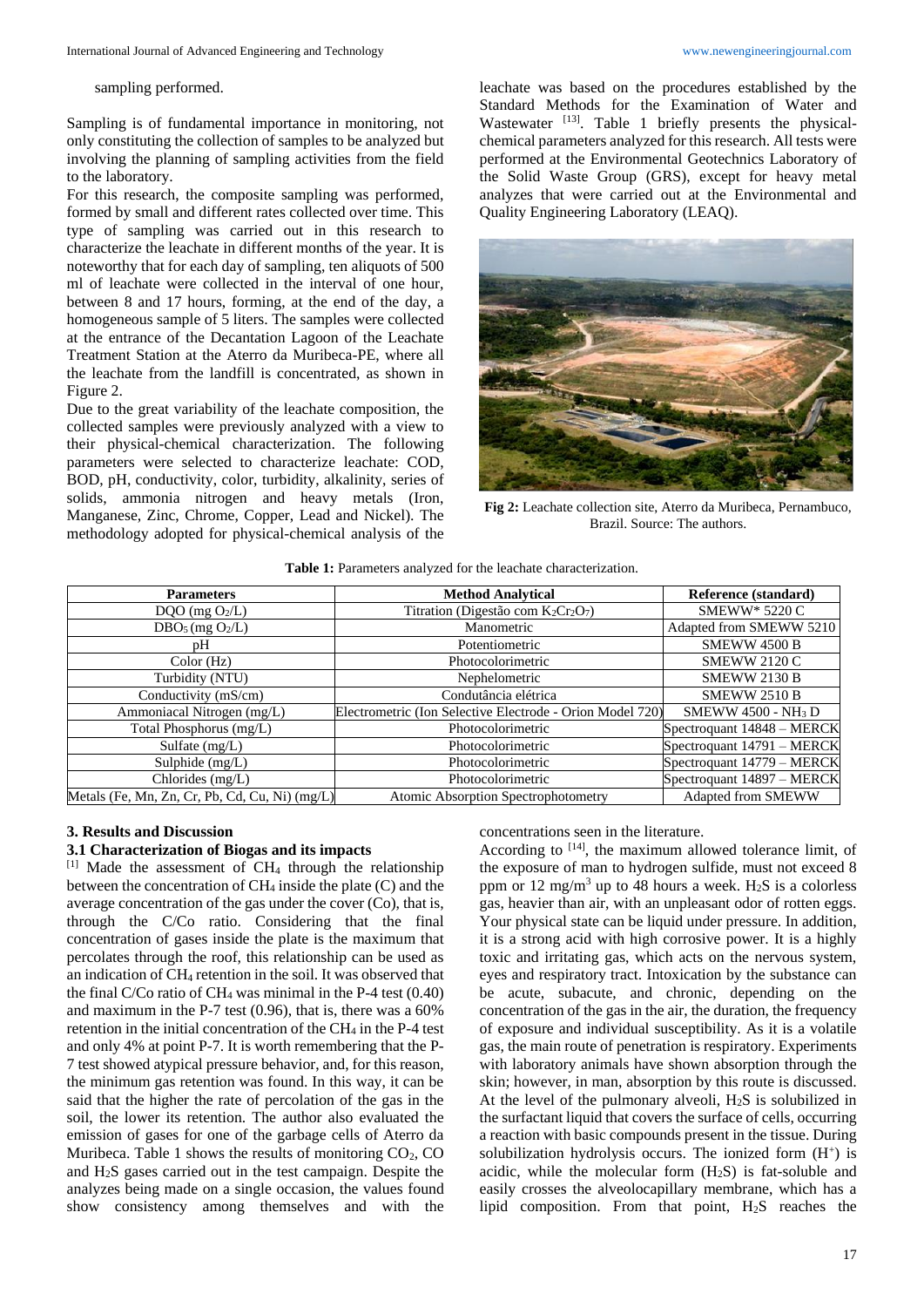bloodstream, spreading throughout the body, producing systemic effects, such as at the level of the central nervous system: excitation followed by depression, particularly in the respiratory

center: weakness, headache, nausea, vomiting, hyperexcitability, hallucinations, amnesia, irritability, delirium, drowsiness, weakness, convulsions and death (Table 2).

**Table 2:** Parameters analyzed for the leachate characterization. Source: NR-15.

| $H2S$ concentration (ppm) Exposure time |                  | <b>Effects</b>                                                           |  |  |  |
|-----------------------------------------|------------------|--------------------------------------------------------------------------|--|--|--|
| $0,0005 - 0.13$                         | minute           | Odor perception                                                          |  |  |  |
| $10 - 21$                               | $6 - 7$ hours    | eve irritation                                                           |  |  |  |
| $50 - 100$                              | 4 hours          | conjunctivitis                                                           |  |  |  |
| $150 - 200$                             | $2 - 15$ minutes | loss of smell                                                            |  |  |  |
| $200 - 300$                             | 20 minutes       | unconsciousness, hypotension, pulmonary edema, convulsion, dizziness and |  |  |  |
|                                         |                  | disorientation                                                           |  |  |  |
| 900                                     | minute           | unconsciousness and death                                                |  |  |  |
| $1.800 - 3.700$                         | Instants         | death                                                                    |  |  |  |

The loss of smell results from the interaction of  $H<sub>2</sub>S$  with zinc (Zn), which is important in the reactions of perception of smell. Olfactory fatigue occurs in 2 to 15 minutes, in concentrations above 100 ppm. Thus, the odor of  $H_2S$  is not a safe parameter to assess dangerous concentrations. The irritating action of H2S on the skin and gastrointestinal mucosa results from the formation of sodium sulfide, resulting in itching (itching), burning and hyperemia (redness). Conjunctivitis, photophobia, tearing and opacification of the cornea appear in the eyes. In the digestive system, H2S irritates the gastrointestinal mucosa and produces nausea and vomiting. The biotransformation of  $H_2S$ occurs very quickly and involves, in part, oxidation reactions by oxygenated hemoglobin and liver enzymes, forming sulfates and thiosulfates that are eliminated by urine and feces. When this detoxification mechanism is insufficient, as in exposure to extremely high concentrations, above 700 ppm, H2S is eliminated unchanged in the exhaled air. As for impacts on the environment, hydrogen sulfide can cause acid rain through the reaction of hydrogen sulfide with oxygen.

Based on the  $^{[1]}$ , it is observed that the total  $H_2S$  retention in a soil thickness of only 0.25 m (test P-3) is of great interest to the context. It is also observed that, under the cover layer, there is a high concentration of hydrogen sulfide, meaning that this being in the open could have a great impact on human health, especially those who are exposed directly to garbage for a long time. In the case of landfills, the contact of the collectors with the waste may have a real impact in short periods of time. As for Carbon Monoxide, NR-15 states that the maximum permitted tolerance limit for human exposure should not exceed 39 ppm or 43 mg/m<sup>3</sup>. <sup>[1]</sup> it is observed that carbon monoxide would not represent, at least in cell 08, such an accentuated exposure when compared to hydrogen sulfide.

Hydrogen sulfide and carbon monoxide are considered by NR-15 as the maximum degree of unhealthiness. As for Carbon Dioxide, NR-15 states that the maximum permitted tolerance limit for human exposure should not exceed 3900 ppm or 7020 mg /  $m<sup>3</sup>$  (up to 48 hours per week), not being a potential risk to human health, but largely responsible for the greenhouse effect. For Methane, NR-15 considers gas as a simple asphyxiant for confined environments, but its impacts refer to the risk of explosion that this can cause due to the lack of gas drainage in covered landfills, in addition to being a gas inducing the major greenhouse effect.

# **3.2. Characterization of Leachate Samples and their impacts**

In this step, the characterization of the leachate from Aterro da Muribeca was performed, obtaining a range of values (minimum and maximum) for all parameters obtained. The results of the leachate characterization carried out through sampling composed in the period in which the leachate was more concentrated are shown in Table 3. It should be noted that during the collection period, most of the landfill waste was old ( $t > 5$  years), with only a small fraction of new waste. The maximum pH range was between 8.2 and 8.7, which may indicate a landfill leachate in the methanogenic phase, as observed by several authors [15,16] . In this phase, there is the decomposition of acid fermentation products that are converted into methane (CH4), humic substances and water [17]. With this pH range, the low concentration of heavy metals present in the leachate from Aterro da Muribeca can be justified since the high pH reduces the availability of contaminants <a>[18]</a>. According to data from the survey carried out by  $[19]$ , this pH range is within the most likely range for Brazilian landfills.

| <b>Parameters</b>               | Aug/ $07$ | Sep/07 | <b>Nov/08</b> | <b>Dec/08</b> | <b>Nov/09</b> | Dec/09 | <b>Maximum</b><br><b>Range</b> |
|---------------------------------|-----------|--------|---------------|---------------|---------------|--------|--------------------------------|
| pН                              | 8,46      | 8,58   | 8.70          | 8.63          | 8,21          | 8,36   | $8,21 - 8,70$                  |
| $DBO5$ (mg/L)                   | 2.320     | 2.430  | 3.185         | 3.190         | 1.140         | 500    | $500 - 3.190$                  |
| $DQO$ (mg/L)                    | 3.307     | 3.467  | 4.293         | 4.735         | 3.600         | 3.800  | $3.307 - 4.735$                |
| DBO <sub>5</sub> /DOO           | 0.70      | 0.70   | 0.74          | 0.67          | 0.32          | 0,13   | $0.13 - 0.74$                  |
| Color(Hz)                       | 8.683     | 8.645  | 10.550        | 10.355        | 8.850         | 8.830  | $8.645 - 10.550$               |
| Turbidity (NTU)                 | 193.3     | 163,2  | 137           | 188           | 106,8         | 80,3   | $80.3 - 193.3$                 |
| Conductivity (mS/cm)            | 18,24     | 20,63  | 21,33         | 19,40         | 24,16         | 24,73  | $18,24 - 24,73$                |
| Ammoniacal<br>Nitrogen $(mg/L)$ | 1.708     | 1.446  | 1.532         | 1.125         | 2.900         | 2.050  | $1.125 - 2.900$                |
| Total Phosphorus (mg/L)         | 14,62     | 8.25   | 13,75         | 11,5          | 9,75          | $NA**$ | $8,25 - 14,62$                 |
| Sulfates $(mg/L)$               | 764       | 967    | 880           | 662           | $NA**$        | $NA**$ | $662 - 967$                    |

**Table 3:** Characterization of leachate from Aterro da Muribeca.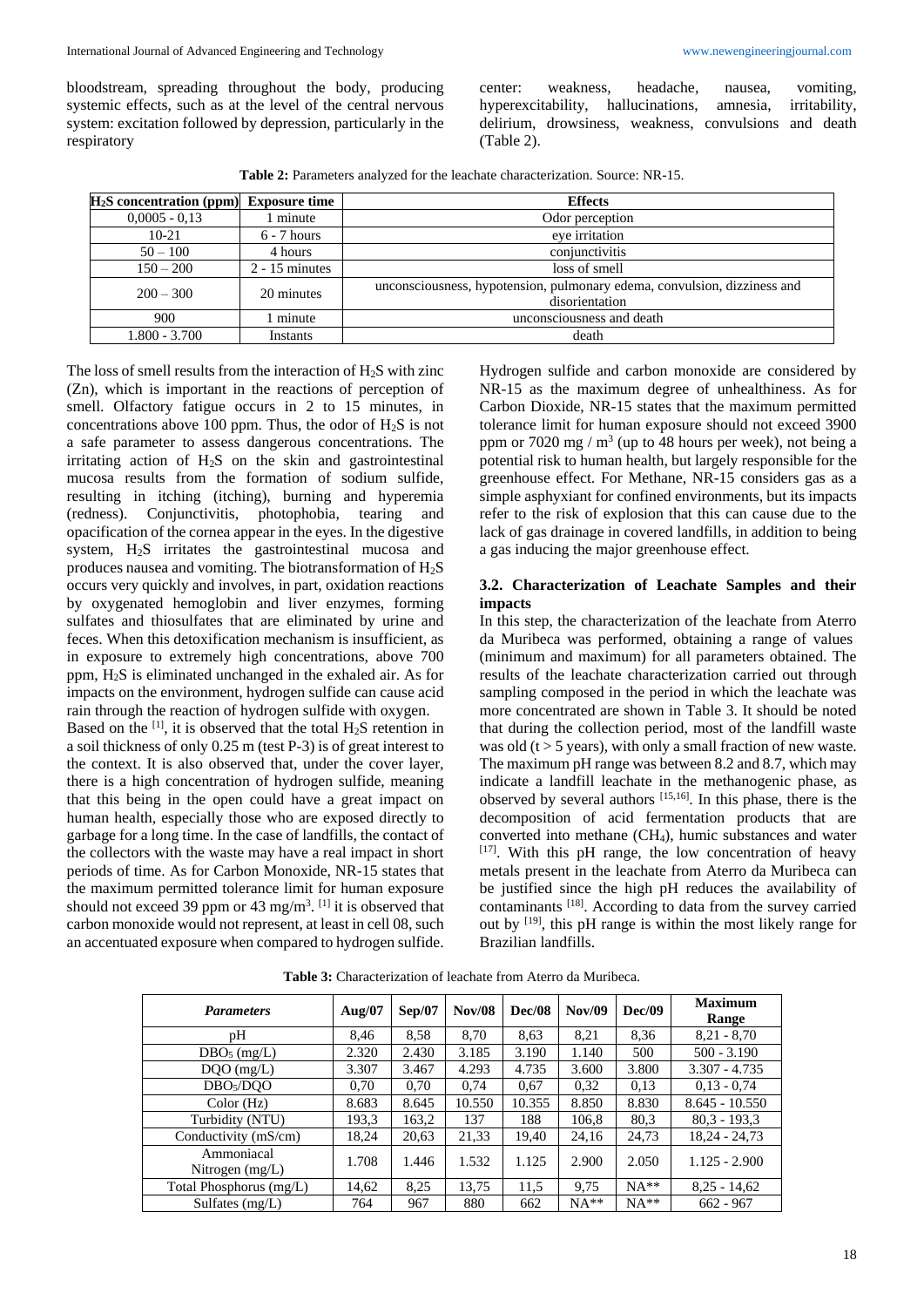| Sulfides $(mg/L)$ | 1,05   | 1,26   | 1,06 | 1,23   | 0.37   | 0.65   | $0.37 - 1.26$ |
|-------------------|--------|--------|------|--------|--------|--------|---------------|
| Chlorides (mg/L)  | 227    | 245    | 760  | $NA**$ | 230    | 140    | $140 - 760$   |
| Fe $(mg/L)$       | 5,78   | 7,23   | 9,21 | 6,46   | 7,22   | 4,45   | $4,45 - 9,21$ |
| $Mn$ (mg/L)       | 0,22   | 0,22   | 0.31 | 0,26   | $NA**$ | $NA**$ | $0,22 - 0,31$ |
| $Zn$ (mg/L)       | 1,03   | 1,97   | 1,37 | 0.79   | 1.20   | $NA**$ | $0.79 - 1.97$ |
| $Cr$ (mg/L)       | 0.16   | 0,26   | 0.33 | $NA**$ | 0.10   | 0,28   | $0.10 - 0.33$ |
| $Cu$ (mg/L)       | 0,2    | 0.7    | 0.12 | $ND^*$ | $NA**$ | $NA**$ | $0,12 - 0.7$  |
| $Pb$ (mg/L)       | $ND^*$ | $ND^*$ | 0,1  | $NA**$ | $NA**$ | $NA**$ | $ND - 0.1$    |
| Ni (mg/L)         | 0.14   | 0,22   | 0.30 | 0,12   | $NA**$ | $NA**$ | $0.12 - 0.30$ |

\*ND: Not detected; \*\*NA: Not Analyzed

According to  $[20]$ , the results of the algae toxicity test suggests that the concentration of ammonia is the most important factor in the toxicity of the landfill leachate. For the leachate under study, a maximum concentration range between 1,125 and 2,900 mg / L was obtained, which according to  $[19]$ , is characterized in the maximum range of Brazilian landfills. On the other hand, according to  $[21]$ , through calculations using mathematical regression applied to physical-chemical and toxicological parameters, they obtained confirmation that alkalinity and ammonia may be the main contributors to the toxicity attributed to the leachate. Thus, it is necessary that the pH and alkalinity of the leachate that will be released in the receiving body, be controlled, so as not to create favorable conditions for the emergence of toxic ammonia. In the specific case of the leachate from the Aterro da Muribeca, the concentrations of ammoniacal nitrogen varying between 1,125 and 2,900 mg/L, with a high alkalinity value and a pH of 8.6 can indicate that the ammoniacal nitrogen is in the ionized form  $NH_4^+$ . However, <sup>[22]</sup>. Explains that in an alkaline environment, there is a possibility of an increase in the concentration of the non-ionized form  $(NH_3)$ , which is toxic. According to  $[23]$ , the high amount of ammoniacal nitrogen in the leachate can be caused by the high concentration of nitrogen in the humic substance. These substances contain aliphatic and aromatic components with primary phenolic and carboxylic functional groups, where the carboxylic group is about 60 to 90% of the entire functional group  $[24]$ . According to <sup>[25]</sup>, values of non-ionized ammonia above 0.20 mg/L are already sufficient to induce chronic toxicity and lead to decreased growth and fish tolerance to diseases. Ammonia levels between 0.70 and 2.40 mg/L can be lethal to fish, when exposed for a short period. Continuous or frequent exposure to toxic ammonia concentrations above 0.02 mg/L can cause intense irritation and inflammation in the gills. Even in the absence of detectable levels of total ammonia in the water, a large increase in the pH of the water during periods of intense photosynthesis impairs the excretion of ammonia. Such a condition invariably results in the fish being self-intoxicated by the ammonia generated in their own metabolic processes. Nitrogen in the form of ammonia is one of the main obstacles to the intensive development of fish [25]. According to <sup>[20]</sup>, the results of the algae toxicity test suggest that the concentration of ammonia is the major factor that governs the toxicity of the landfill leachate [26]. studied the nitrogen cycle in fish tanks covered with aquatic macrophytes and found that, quantitatively, the most important source of nitrogen for protein synthesis was ammonia assimilated by plankton. The assimilation of nitrogenous compounds by phytoplankton can cause uncontrolled growth in this community, causing algal blooms in the environment  $[27]$ . Observed that ammonia, whose concentration values ranged between 0.77 and 1.58 mg/L, favored the growth of algae, since nitrogen compounds are essential nutrients for primary productivity. <sup>[28]</sup>. stated that a concentration of 0.30 mg/L of nitrogen is sufficient to promote algae bloom. High concentrations of the ammonium ion can strongly influence the dynamics of oxygen dissolved in the medium, since to oxidize 1.0 mg of the ammonium ion, approximately 4.3 mg of oxygen are needed, which, in turn, influences the community of fish, because, at basic pH, the ammonium ion is transformed into ammonia (free, gaseous NH<sub>3</sub>), which can be toxic to these organisms [29].

The true or real color of the leachate is related to the dissolved solids and colloids, more specifically to the presence of humic and fulvic substances. [23], observed that over time the molecules and aromatic components of humic substances also increase, that is, as the leachate gets older, the color tends to become more concentrated. According to Table 1, of the leachate characterization, no significant change in leachate color has yet been noticed after the landfill closure. The most likely concentration range found for the color varied between 8,645 and 10,550 Hz, which may indicate a leachate quite concentrated in humic and fulvic substances. Humic substances (HS) are included as potential polluters, since they are composed of dissolved organic mixtures that occur in nature, which plays an important role in the chemical and biochemical pollution of natural soils and waters. They can be derived from some organic materials (including plants and animal remains, microfauna residues, pesticides, etc.), affecting the behavior of some pollutants in natural environments, such as toxicity and speciation of heavy metals, solubilization and adsorption of hydrophobic pollutants <sup>[23]</sup>. SHs do not exhibit defined physical and chemical characteristics, have high molecular mass, and cause dark coloring in soils and waters [30] .

Some researchers <sup>[31]</sup>. indicate that humic substances constitute an important group of the leachate's organic matter. [23]. Observed that, over time, the molecular particles and aromatic components of humic substances also increase. Such humic substances are responsible for the brown color found in the leachate  $[17]$ . In aquatic environments, humic substances can be compared with humic substances of natural organic matter (NOM). They are refractory anionic macromolecules of moderate (1,000 Da - fulvic acids) to high (10,000 Da - humic acids) molecular weight, where fulvic acid may be responsible for the mobility of the pollutant. [32]. in their studies, analyzed the distribution of molecular weights in stabilized and intermediate leachate. These studies indicated that most of the compounds responsible for COD were found below 1000 Da: 74% for stabilized and 64% for medium or intermediate leachate.

Turbidity is related to suspended solids that cause diffusion and absorption of light, caused by platelets, bacteria, clays and silts in suspension, sources of pollution that release fine material and others. It is due to the presence of colloidal, suspended, organic or inorganic particles and other microscopic organisms [33]. According to Table 3, of the leachate characterization, turbidity varied between 80.3 and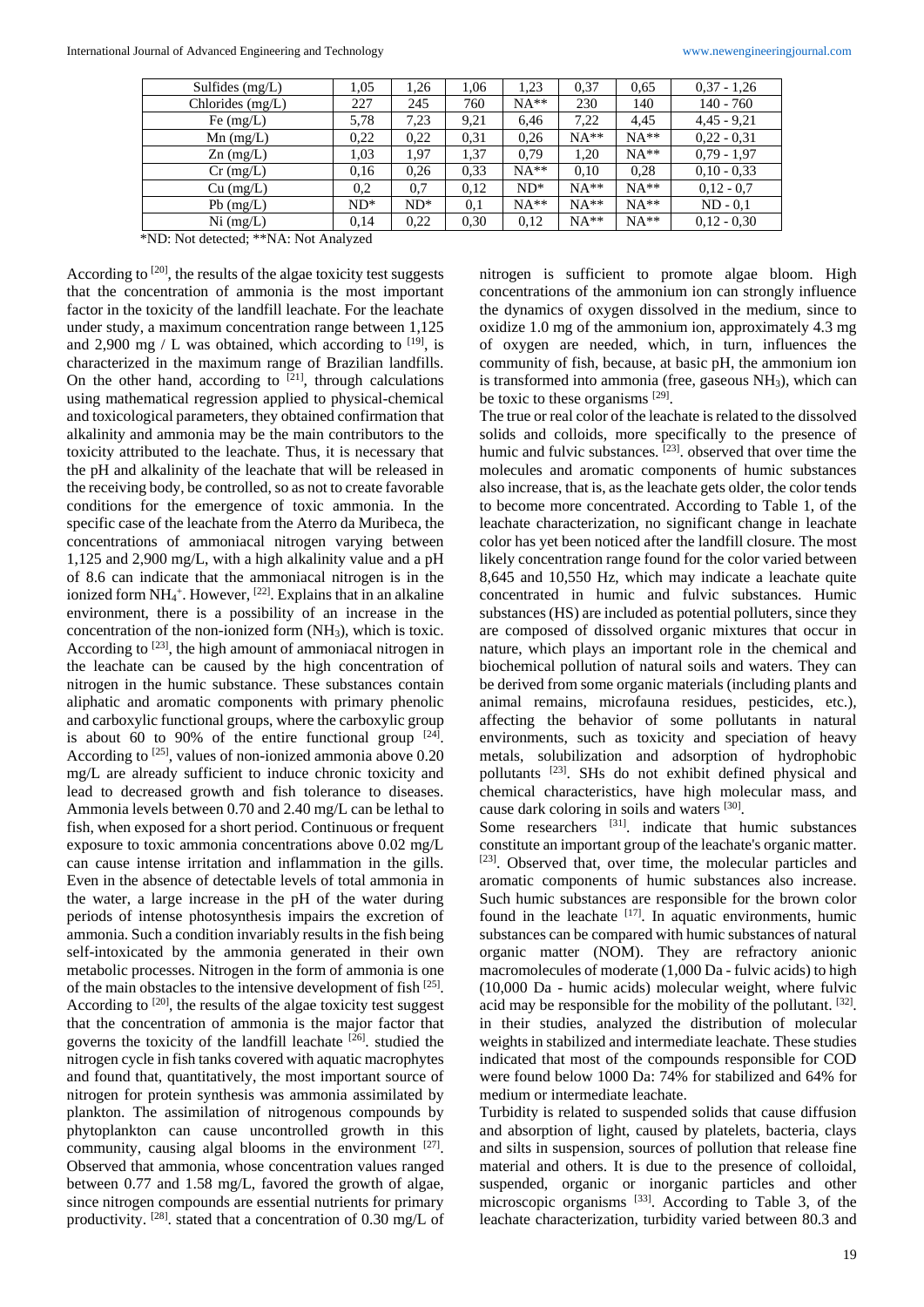193.3 UNT, presenting a very turbid effluent when compared to sewage.

The electrical conductivity of a material is determined by the presence of dissolved substances that dissociate into anions and cations depending on the temperature. Metal ions generally combine with non-metallic compounds (acids or bases) called ligands. In a landfill, the most common binders are certain anions (chlorides, phosphates, sulfates), nitrogen, humic acids and amino acids  $[34]$ . In the leachate samples analyzed, the maximum range obtained was 18.24 and 24.73 mS/cm at the entrance of the leachate treatment system at the Aterro da Muribeca for different periods.

All life forms are affected by the presence of metals depending on the dose and chemical form. It should be noted that, in general, metals are essential for the growth of all types of organisms, from bacteria to even humans, but they are required in low concentrations and can damage biological systems. The measured levels of some heavy metals in the samples are shown in Table 3. Among the values of heavy metals presented, it is observed that most of these are well below the maximum values allowed for the discharge of effluents in receiving bodies, except for the iron content that is above the standard of discharge by the  $[35]$ , confirming the statements of  $[36]$ , that the concentration of heavy metals in landfill leachate, in the fermentation stage, should have low levels of heavy metals due to metallic solubilization and complexation of volatile fatty acids, and the risks of environmental contamination are more due to processes accumulation  $[15]$ . According to  $[37]$ , the concentration of heavy metals in landfill leachate in the acidic stage will typically be higher when compared to the fermentation stage due to metallic solubilization and complexation of volatile fatty acids. Aromatic compounds as well as humic and fulvic acids can also complex metals, such as copper, cadmium, lead, iron, nickel, manganese, cobalt, and zinc. A significant portion of solid waste is classified as hazardous and can have harmful effects on human health and the environment. Heavy metals such as lead, cadmium, and mercury, are incorporated into the biological chain, having a bio accumulative effect and can cause various diseases such as saturnism and nervous system disorders, among others.

#### **3.3 Toxicological Aspects**

According to <sup>[38]</sup>, about 1% of urban waste consists of solid urban waste containing toxic elements. These residues come from fluorescent lamps, thermometers, cans of insecticides, batteries, batteries, paint cans, among other products that the population throws in the trash, because they do not know that they are hazardous waste containing heavy metals or toxic elements or do not have alternative to dispose of this waste. The cells and batteries contain in their composition metals considered dangerous to human health and the environment such as mercury, lead, copper, zinc, cadmium, manganese, nickel, and lithium. Among these metals, the ones that present the greatest health risk are lead, mercury and cadmium, where they are toxic and reactive, in addition to bioaccumulating in human organisms.

Despite containing numerous toxic substances in its composition, leachate is commonly dumped into aquatic ecosystems. Thus, the performance of toxicity tests with organisms of different trophic levels in the aquatic chain  $8$ such as algae (*Chlorella vulgaris* and *Scenedesmus sp*.), Microcrustaceans (*Daphnia pulex* and *Daphnia magna*) and fish (*Salmo gairdneri*) - becomes an important instrument for determining the toxicity of this effluent to aquatic organisms [39, 40, 41] .

The use of toxicity tests to assess waste disposal sites has shown that a complete assessment must be carried out with different organisms such as algae, microcrustaceans, fish, earthworms, bacteria and vegetables [42]. This assessment can be performed both on soil samples from the disposal areas and on samples of leachate residues [43, 44, 45].

Since solid waste contains a wide variety of substances, there may be a risk of human intoxication through the air, water, soil or through the food chain from the ingestion of vegetables and animals - aquatic and terrestrial - used as food, which have been contaminated by substances that can be bioaccumulated, such as heavy metals and polycyclic aromatic hydrocarbons<sup>[46]</sup>.

Human contamination can occur by eating meat or milk from animals that feed on contaminated plants found in waste areas or even by eating these plants themselves [46]. Aquatic fauna and flora can accumulate chemical substances, if the water courses in which they are present have been contaminated by waste coming from disposal areas, as well as vegetation irrigated with contaminated water originating from waste disposal areas can also cause problems health care for men [47] .

The health problems observed in populations living in the vicinity of the urban waste disposal area can be aggravated, taking into account that many of these people live in precarious housing (often without adequate water supply and sanitation) combined with a population which does not have adequate medical care and has a low cultural and educational level, contributing to the protection and hygiene measures not being adopted, favoring exposure to chemical substances and biological agents from waste disposal areas <sup>47</sup>. In addition to these factors, patients with chronic diseases, women, the elderly, and children are vulnerable groups that can have their health more easily affected.

The health effects caused by exposure to various chemical substances from waste disposal sites occur in several ways and affect different target organs, depending on the type of substance involved, the route of exposure and the dose received [48].

Liver and kidney functions are often affected when many chemicals reach toxic levels in the body, as both organs are involved in the metabolism and excretion of substances. For the liver, the damage is often non-specific. For example, cirrhosis is often associated with alcohol consumption, but the disease can also be caused by exposure to chlorinated hydrocarbons. The excretory function of the kidneys can predispose this organ to a greater intensity of exposure to chemical species. Mercury and chloroform are examples of chemical species that can cause kidney damage [48].

 $[49]$  mention that the health effects prevalent in low exposure situations are generally nonspecific. In situations of moderate exposure, hematological abnormalities are frequent and at high exposure, skin problems, disorders in the central nervous system, liver and reproductive system are often observed.

The skin and the central nervous system are often affected in cases of direct contact with chemical species from waste disposal areas. Effects on the hepatic, renal and reproductive systems are observed in chronic exposures to low doses of chemical substances through ingestion. Both dysfunctions in the central nervous system and in the reproductive system have been seen in many exposure circumstances, both in high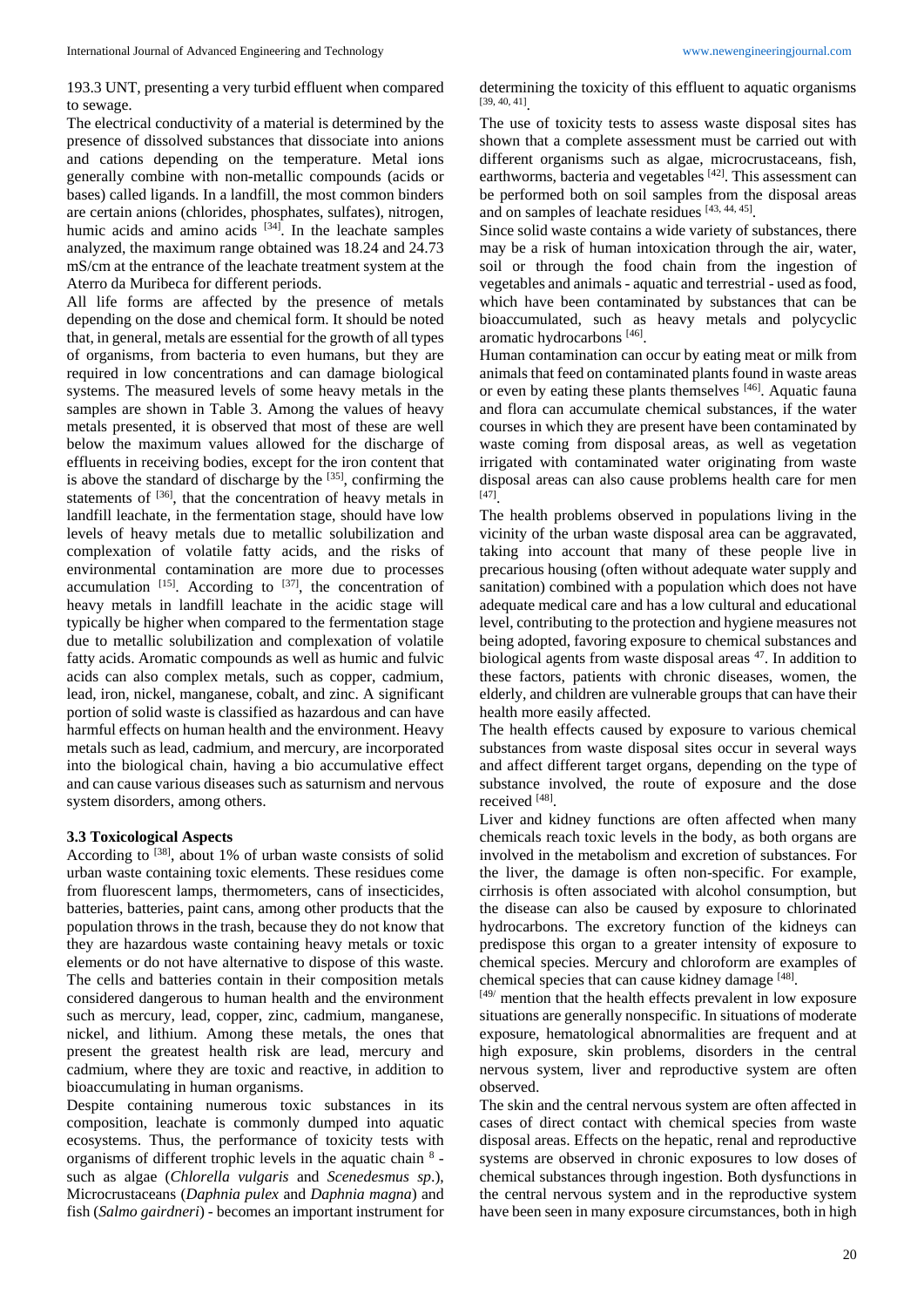and low doses, as well as in a wide variety of chemicals. However, respiratory, gastrointestinal, and cardiovascular disorders were mostly observed in situations of exposure to low doses [49].

According to  $[17]$ , the impacts that heavy metals can have on the human body are:

- **Cadmium** (Cd): Hypertension, kidney problems, destruction of red blood cells.
- Chromium (Cr): The hexavalent form causes cancer.
- Nickel (Ni): Induction of nasal, lung and larynx cancer.
- Zinc (Zn): Vomiting, dehydration, nausea, fainting...
- **Mercury** (Hg): Neurological problems, paralysis, blindness...

The severity and immediate manifestation of the effects are related to the dose and route of exposure. Ingestion is the route in which contamination episodes occur with more severe consequences for the health of the populations, especially in cases where the food has been directly or indirectly contaminated. The intake of contaminated water is still an important route, but the clinical manifestations were only apparent in situations of exposure to extremely high doses of the substance. In low-dose situations, many exposed individuals were asymptomatic or showed only transient subclinical manifestations [49].

With regard to air contamination, the main complaints from populations neighboring these areas refer to respiratory disorders, not only due to the suspended dust, but also due to the burning of residues and the unpleasant smell and irritating effect of some volatile substances, which cause headache. and nausea. Air contamination can also be responsible for vision problems, such as irritation and inflammation of the ocular mucosa<sup>[50]</sup>. Not to mention the possibility that the suspended dust contains heavy metals associated with clays with marked adsorption characteristics, such as montmorillonite.

Health problems reported in populations found in the vicinity of urban waste deposits refer to intestinal disorders, worms, skin allergies, respiratory problems, conjunctivitis, etc. [47]. However, a high incidence of cancer among residents in the vicinity of a municipal solid waste landfill was found in studies  $[51, 52]$ .

# **4. Conclusions**

According to the referred research, it is concluded that:

For the test carried out in the place with the lowest soil thickness (25 cm), a total retention in the passage of hydrogen sulfide  $(H_2S)$  was verified. This fact allows us to conclude that, although the 25 cm cover layer is inefficient to avoid CH<sup>4</sup> pollution, it works as a satisfactory barrier to minimize local pollution from  $H_2S$ .

Based on the biogas tests carried out, it is observed that the gases emanating from the landfill would be more harmful in confined environments, and not in dispersed environments such as Aterro da Muribeca. However, for those who operate the landfill, PPE should be used to avoid headaches and eye irritation. In addition, the exposed mass of garbage must be covered to retain hydrogen sulfide. Already under the cover layer there is a high concentration of hydrogen sulfide, meaning that this being in the open could have a great impact on human health, especially those who are exposed directly to garbage for a long time. In the case of dumps, the contact of the collectors with the residues can promote real impacts in short periods of time.

According to the characterization of the residues, it was observed that the raw leachate in contact with soil or water can have numerous impacts on human health. The ingestion, for example, of fish contaminated by raw leachate or improperly discharged into rivers, becomes a route in which episodes of contamination occur with more severe consequences for the health of the populations.

Ingestion of contaminated water is still an important route, but the clinical manifestations may be apparent only in situations of exposure to extremely high doses of the substance, such as direct ingestion of leachate. In low-dose situations, many exposed individuals may be asymptomatic or show only transient subclinical manifestations.

## **5. References**

- 1. Maciel FJ. Estudo da geração, percolação e emissão de gases no aterro de resíduos sólidos urbanos da Muribeca. Recife. f. Dissertação (Mestrado) - Universidade Federal de Pernambuco, 2003.
- 2. Lins Eam. A utilização da Capacidade de Campo na Estimativa do Percolado Gerado no Aterro da Muribeca. Recife. Dissertação de Mestrado. Universidade Federal de Pernambuco. Departamento de Engenharia Civil, 2003.
- 3. D'almeida, Maria Luiza Otero, Vilhena André (Coord.). Lixo municipal: manual de gerenciamento integrado. 2. ed. São Paulo: Instituto de Pesquisas Tecnológicas – IPT/ Compromisso Empresarial para Reciclagem – Cempre. 2000; 6:295-313.
- 4. Azevedo FG. Estudos das condições ambientais para a produção de biogás a partir de glicerol co-produto do biodiesel. Dissertação (Mestrado), Universidade Federal de Pernambuco, CTG. Programa de Pós-Graduação em Engenharia Química, 2010, 88.
- 5. Capelo Neto J. Estudo Quanti-Qualitativo do Percolado Gerado no Aterro Sanitário Oeste, em Caucaia, Ceará. Fortaleza, f. Dissertação (Mestrado) - Universidade Federal do Ceará, 1989.
- 6. Gerland GA, Mosher DC. Efeitos Nocivos da Percolação em Aterros de Lixo Executados Inadequadamente. *Revista de Limpeza Pública*. Ed. Ano I, outubro. 1975; 3:23-31,
- 7. LU JCS, Eichenberg B, Stearns RJ. Leachate from Municipal Landfills, Production and Management. Pollution Technology Review. New Jersey: Noyes Publications, n, 1981, 119.
- 8. Bernard C. Estimation of the hazard of landfills through toxicity testing of leachates. I. Determination of leachate toxicity with a battery of acute tests. *Chemosphere*, v. 1996; 33:2303-2307.
- 9. Giordano G. Análise e formulação de processos para tratamento dos chorumes gerados em aterros de resíduos sólidos urbanos. Tese de Doutorado - Departamento de Ciência dos Materiais e Metalurgia, Pontifícia Universidade Católica do Rio de Janeiro, Rio de Janeiro-RJ, 2003, 257.
- 10. Lisk DJ. Environmental Effects of Landfills. *The Science of the Total Environmental*, v. 1991; 100:415-468.
- 11. Giusquiani PL, Marucchini C, Businelli M. Chemical properties of soils amended with compost of urban waste. Plaint soil, v. 1998; 109:73-78.
- 12. Companhia ambiental do estado de são paulo cetesb. Guia nacional de coleta e preservação de amostras.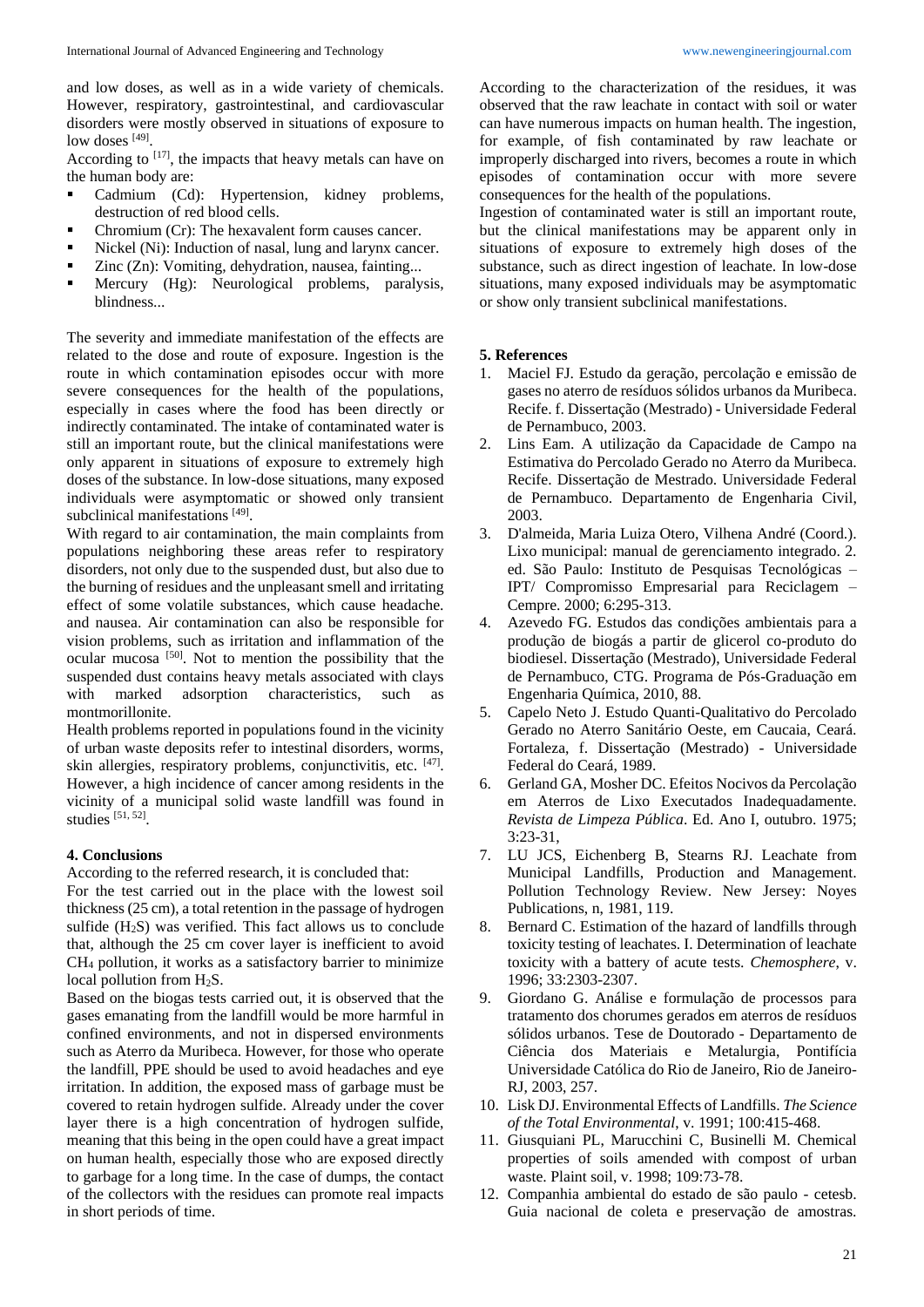Águas, Sedimento, Comunidades Aquáticas e Efluentes Líquidos. Brasília, DF, 2011.

- 13. Apha. Standard Methods for the examination of water and wastewater. American Public Health Association, American Water Works Association, Water Environmental Federation, 20th ed. Washington, 1998.
- 14. Brasil. Ministério do Trabalho e Emprego. NR 15 Atividades e Operações Insalubres. Brasília: Ministério do Trabalho e Emprego, 2014.
- 15. Ehrig HJ. Quality and Quantity of Sanitary Landfill Leachate. *Waste Management & Research* I, 1989, 53- 68.
- 16. Firmo ALB. Análise comportamental de parâmetros físico-químicos e geração de gás numa célula experimental no Aterro da Muribeca-Pe. Monografia de Conclusão de Curso - Departamento de Engenharia Química, Universidade Federal de Pernambuco, Recife-PE, 2006, 70.
- 17. Segato LM, Silva CL. Caracterização do Lixiviado do Aterro Sanitário de Bauru. In: XXVII Congresso Interamericano de Engenharia Sanitária e Ambiental, Porto Alegre – RS, 2000.
- 18. Mendez R, Lema JM, Blazquez R, Pan M, Forjan, M. Characterization, digestibility and anaerobic treatment of leachates from old and young landfills, *Water Sci. Technol*. v. 1989; 21:145-155.
- 19. Souto GDB, Povinelli J. Características do lixiviado de aterros sanitários no Brasil. In: 24º Congresso Brasileiro de Engenharia Sanitária e Ambiental, Belo Horizonte-MG, 2007.
- 20. Cheung KC, Chu LM, Wong MH. Ammonia stripping as a pretreatment for landfill leachate. *Water, air and soil pollution*, v. 1997; 94:209-221.
- 21. Clément B, Merlin G. The contribution of ammonia and alkalinity to landfill leachate toxicity to duckweed. *The Science of the Total Environmental*, v. 1995; 170:71-79.
- 22. Esteves FA. Fundamentos da limnologia. 2. ed. Rio de Janeiro: Interciência, 1998, 602p.
- 23. Kang K, Shin HS, Park H. Characterization of Humic Substances Present in Landfill Leachates with Different Landfill Age and Its Implications. *Water Research*. v. 2002; 36:4023-4042.
- 24. Hong S, Elimelech M. Chemical and physical aspects of natural organic matter (NOM) fouling of nanofiltration membranes. *Journal of Membrane Science*, v. 1997; 132:159-181.
- 25. Kubitza F. Qualidade da água na produção de peixes. 3. ed. Jundiaí: Degaspari. 1999, 97.
- 26. Oláh J, e Szabó P. Nitrogen cycle in a macrophyte covered fish pond. Aquacultura hungarica (szarvas), v. 1986; 5:165-177.
- 27. Xavier MB, Mainardes-Pinto CSR, Takino M. Euglena sanguinea Ehrenberg bloom in a fish-breeding tank (Pindamonhangaba, São Paulo, Brazil). Algological Studies, Stuttgart, v. 1991; 62:133-142.
- 28. Branco SM. Hidrobiologia aplicada à engenharia sanitária. 3. ed. São Paulo: CETESB/ASCETESB, 1986, 640.
- 29. Trussel RP. The percent un-ionized ammonia in aqueous ammonia solutions at different pH level and temperatures. *J. Fish. Res. Board Can*., v. 1972; 29:10.
- 30. Kurniawan TA, Chan GYS, LO W, Babel S. (2006a) Physico-chemical treatment techniques for wastewater laden with heavy metals. *Chemical Engineering Journal*,

n. 2006; 118:83-98.

- 31. Chian ESK, DeWALLE FB. Evaluation of leachate treatment, US EPA, Cincinnati, Ohio, 1977, 77.
- 32. Trebouet D, Schlumpf JP, Jaouen P, Quémenéour F. Stabilized landfill leachate treatment by combined physic-chemical-nanofiltration process. *Environmental Technology*, v. 2001; 20:587-596.
- 33. Sawyer CN, Mccarty PL, Parkin GF. Chemistry for environmental engineering and science. 5. ed. New York: McGraw-Hill, 2003, 752.
- 34. Castilhos Junior AB. Principais processos de degradação de resíduos sólidos urbanos. In: CASTILHOS JUNIOR, A.B. (Org.). Resíduos sólidos urbanos: aterro sustentável para municípios de pequeno porte. Rio de Janeiro: Rima/ABES, 2003, 143-197.
- 35. Brasil. Conselho Nacional do Meio Ambiente (CONAMA). Resolução nº 430, de 13 de maio de 2011. Dispõe sobre as condições e padrões de lançamento de efluentes, complementa e altera a Resolução no, de 17 de março de 2005, do Conselho, 2011, 357.
- 36. Santana-Silva FM, Santos RFV, Lins EAM, Lins CMM, Jucá JFT. Avaliação do método de precipitação química utilizando hidróxido de cálcio no tratamento do liviado do Aterro da Muribeca-PE. In: 25º Congresso Brasileiro de Engenharia Sanitária e Ambiental, Recife – PE, 2009.
- 37. Harmsen J. Identification of organic compounds in leachate from a wast tip. *Water Research*, v. 1983; 17:699-705.
- 38. IPT-Instituto De Pesquisas Tecnológicas. lIXO municipal: Manual de gerenciamento integrado. São Paulo: Instituto de Pesquisas Tecnológicas / Cempre, 2018, 316.
- 39. Atwater JW. Experiments using Daphnia to measure landfill leachate toxicity. *Water Research*. 1983; 17:1855-1861.
- 40. Cameron RD, Koch FA. Toxicity of landfill leachates. *Journal of Water Pollution Control Federation*. 1980; 52:760-769.
- 41. Enserink EL, Maas-Diepeveen JL, Van Leeuwen CJ. Combined effects of metals: An ecotoxicological evaluation. *Water Research*. 1991; 25:679-687.
- 42. Miller N. Locally available adsorbing materials, sediment sealing and flocculants for chemical remediation of lake and stream water. *Analytical & Environmental Consultants*, 2005, 82.
- 43. Coya B, Marañón E, Sastre H. Ecotoxicity assessment of slag generated in the process of recycling lead from waste batteries. *Resources Conservation & Recycling*. 2000; 29:291-300.
- 44. Hauser B, Schrader G, Bahadir M. Comparison of acute toxicity and genotoxic concentrations of single compounds and waste elutriates using the Microtox/Mutatox test system. *Ecotoxicology and Environmental Safety*. 1997; 38:227-231.
- 45. Matthews JE, Hastings L. Evaluation of toxicity test procedures for screening treatability potential of waste in soil. Toxicity Assessment: An International Quarterly. 1987; 02:265-281.
- 46. Chaney RL. Food chain pathways for toxic metals and toxic organics in wastes. In: Environment and Solid Wastes - Characterization, Treatment, and Disposal (C.W. Francis & S.I. Auerbach, eds.), USA: Butterworths Publishers, 1983, 179-208,
- 47. Sissino CLS. Destino Dos Resíduos Sólidos Urbanos E